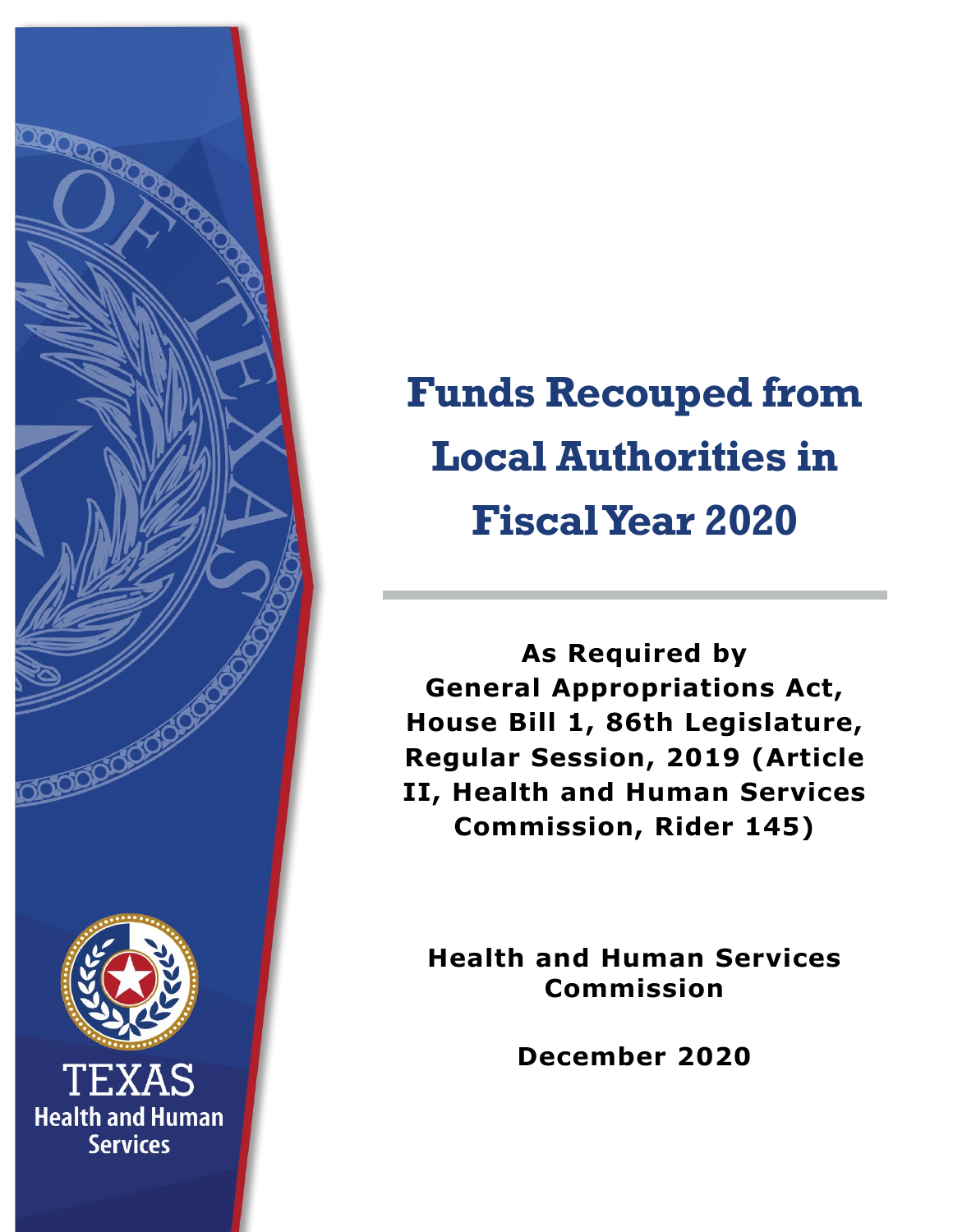## <span id="page-1-0"></span>**Table of Contents**

| Local Mental Health and Behavioral Health Authorities3<br>Local Intellectual and Developmental Disability Authorities 3 |  |  |
|-------------------------------------------------------------------------------------------------------------------------|--|--|
|                                                                                                                         |  |  |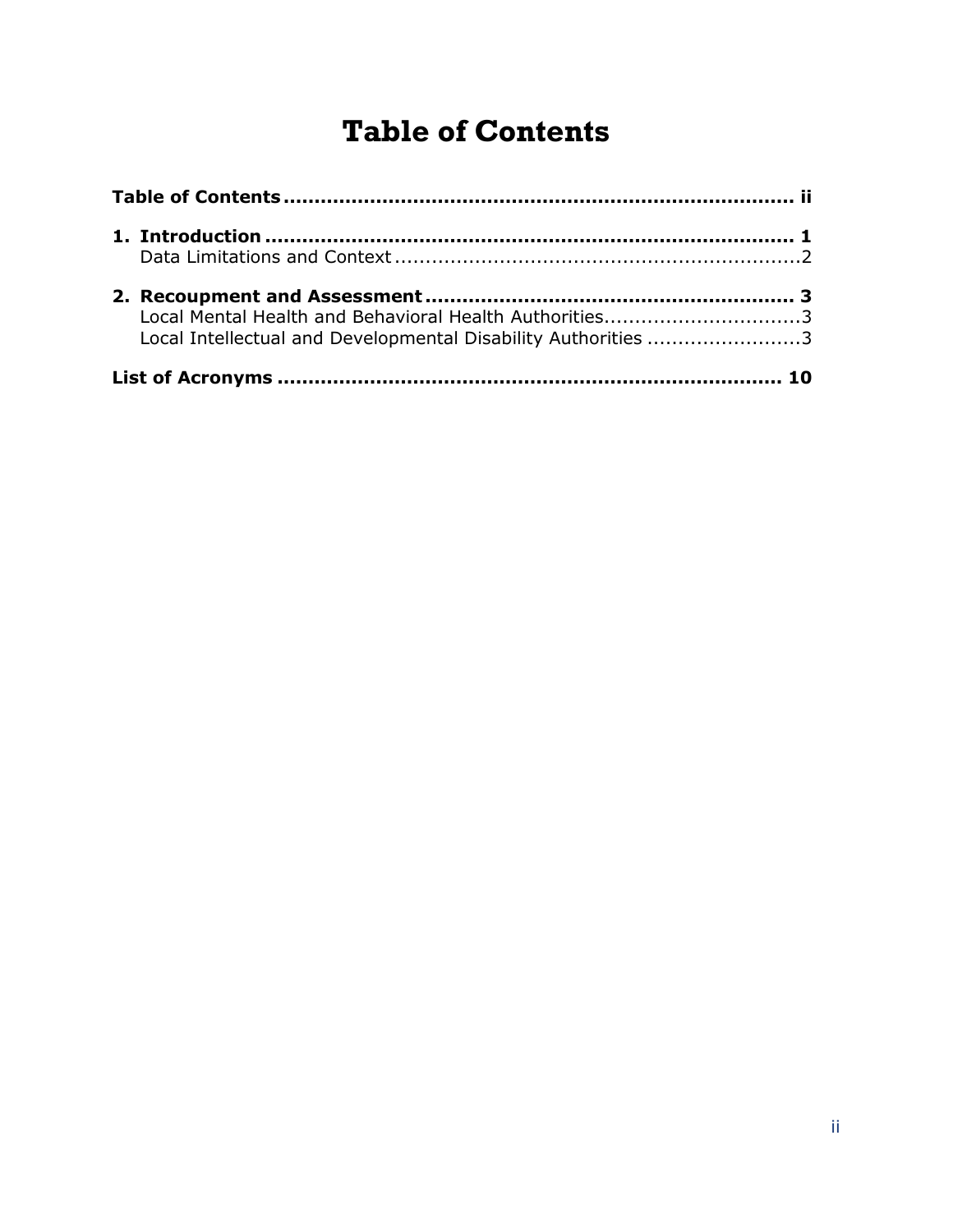#### <span id="page-2-0"></span>**1. Introduction**

l

The 2020-21 General Appropriations Act, House Bill (H.B.) 1, 86th Legislature, Regular Session, 2019 (Article II, Health and Human Services Commission [HHSC], Rider 145) requires HHSC to submit a report on funds recouped from local authorities to the Legislative Budget Board and the Governor by December 15, 2020. The report must include:

- The amount of the recoupment by strategy;
- The reasons for the recoupment;
- The local authorities involved;
- Any contract requirements not met; and
- The purposes of the reallocation.

The term "local authorities" includes local intellectual and developmental disability authorities (LIDDAs) governed by Health and Safety Code Chapter 533A and local mental health and behavioral health authorities (LMHAs/LBHAs) governed by Health and Safety Code Chapter 533. In fiscal year 2020, HHSC contracted with 41 local authorities<sup>[1](#page-2-1)</sup> to deliver intellectual and developmental disability (IDD) and mental health services throughout Texas.

HHSC assesses local authority performance and provides support and technical assistance to aid local authorities in addressing obstacles to meeting contract performance standards. As necessary, during each contract term, HHSC recoups funds from local authorities when performance standards are not met. Upon notification of contract noncompliance and HHSC's intention to recoup funds, local authorities may choose to engage in an appeal process with HHSC.

On March 13, 2020, Governor Greg Abbott declared a state of disaster for all Texas counties due to Coronavirus Disease (COVID-19). Because of the Governor's disaster declaration, HHSC notified all local authorities on March 20, 2020, of its intent to suspend certain contract actions associated with failure to achieve

<span id="page-2-1"></span><sup>&</sup>lt;sup>1</sup> Of the total 41 contracted authorities, 37 serve as both an LMHA or LBHA and a LIDDA. Two authorities serve only as an LMHA or LBHA and two authorities serve only as a LIDDA.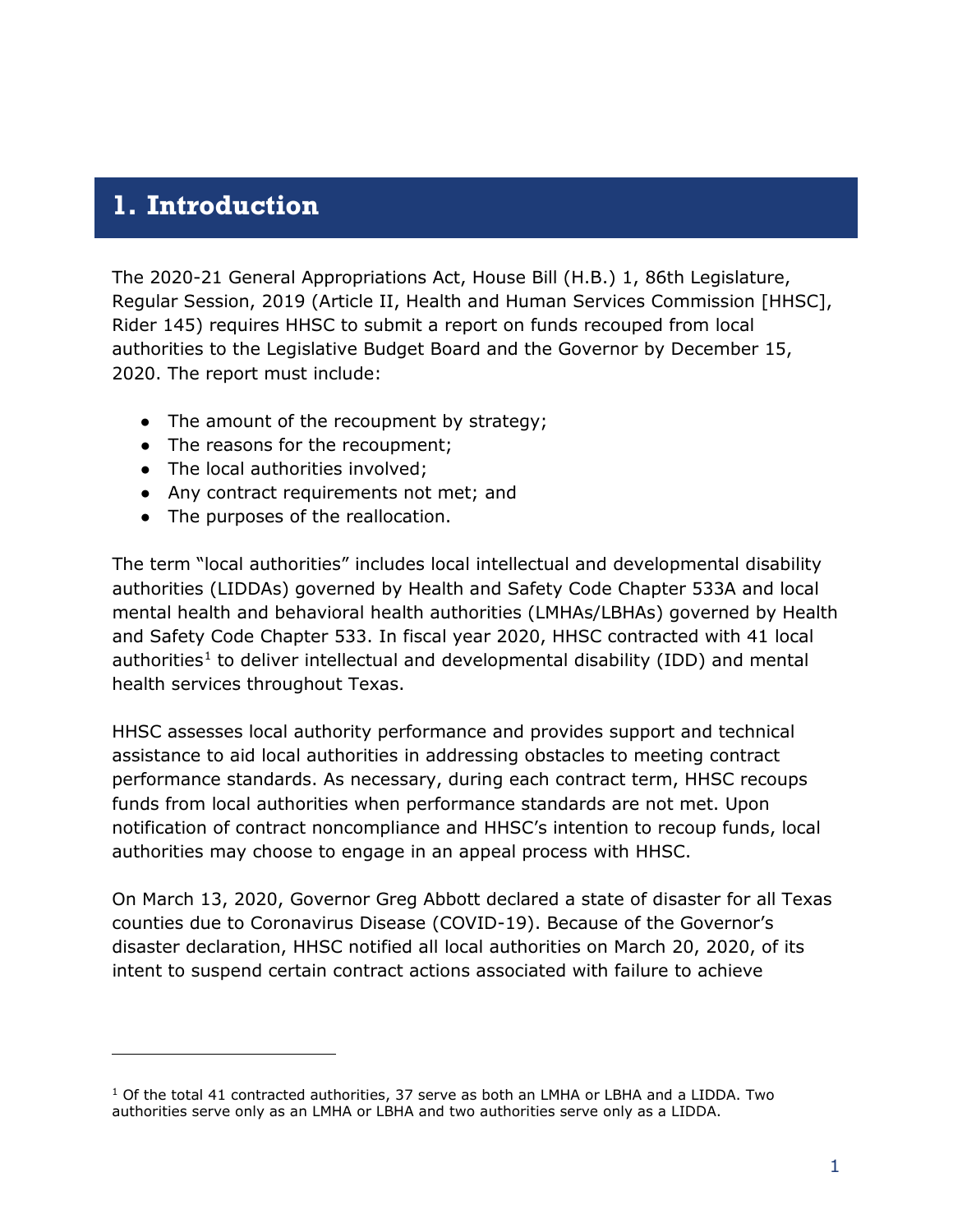performance measures. HHSC will be assessing the timeline for resuming these actions following the end of the federally declared public health emergency.

#### <span id="page-3-0"></span>**Data Limitations and Context**

This report uses fiscal year 2020 data. Reallocation data is not included in this report because no funding recouped in fiscal year 2020 has been reallocated for fiscal year 2021. This report does not address recovery of lapsed funds, which are considered overpayment refunds and not recoupments.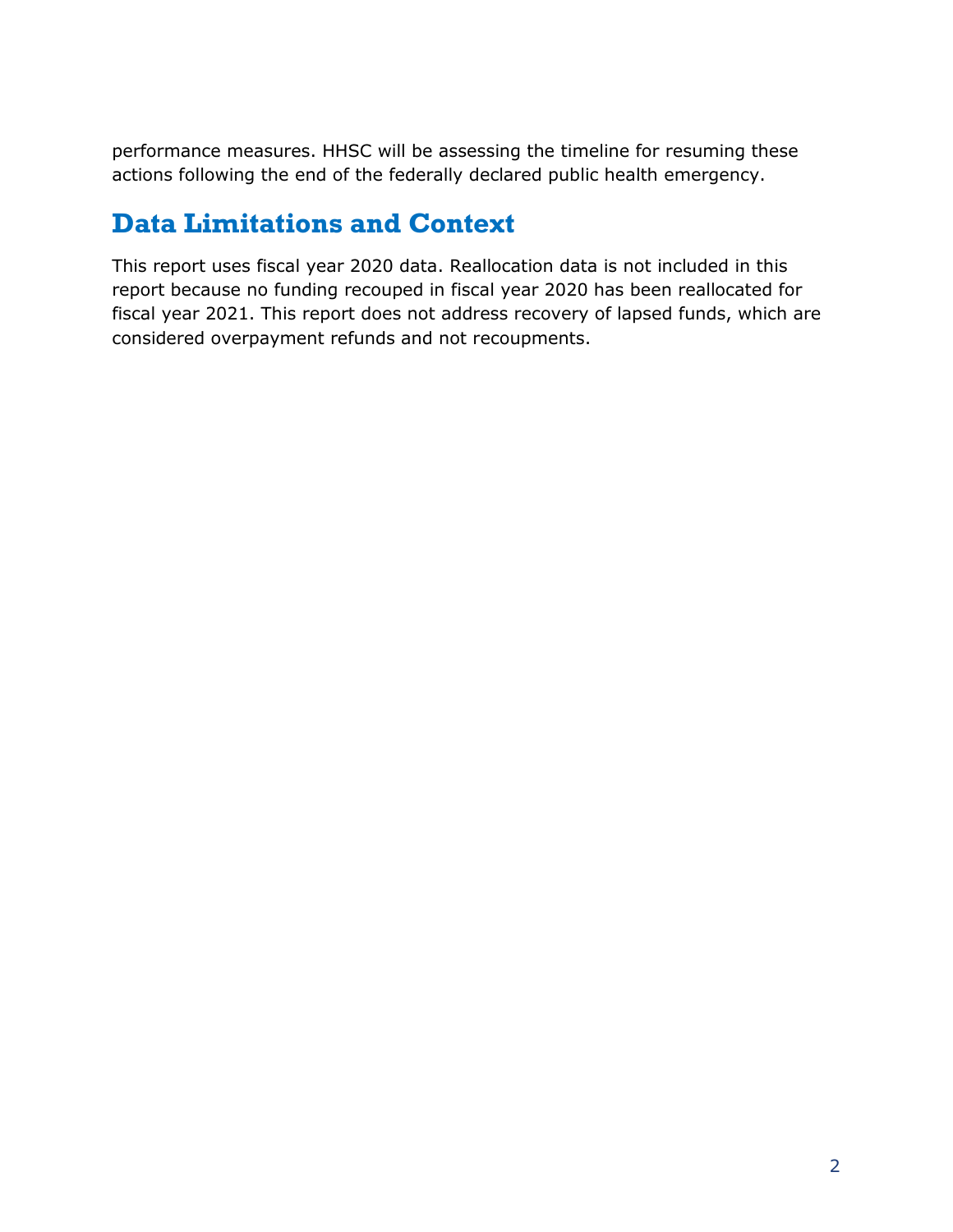### <span id="page-4-0"></span>**2. Recoupment and Assessment**

## <span id="page-4-1"></span>**Local Mental Health and Behavioral Health Authorities**

In fiscal year 2020, HHSC contracted with 39 LMHAs/LBHAs to deliver mental health services in communities across Texas. HHSC reviews LMHA/LBHA performance measure achievement and recoups funds for performance semi-annually. Review and determination of the first half of fiscal year 2020 performance occurred in mid to late April, after HHSC notified LMHAs/LBHAs of its intent to suspend certain contract actions for failure to achieve performance measures. Therefore, HHSC did not recoup funds from LMHAs/LBHAs for not meeting contractual performance measures due to the impact of COVID-19 on service delivery statewide.

## <span id="page-4-2"></span>**Local Intellectual and Developmental Disability Authorities**

In fiscal year 2020, HHSC contracted with 39 LIDDAs to deliver IDD services in communities across Texas. HHSC recouped \$51,000 from 19 LIDDAs for not meeting contractual performance measures prior to the Governor's disaster declaration.

Unmet measures and the reasons why LIDDAs did not meet the measures are as follows:

- Non-Medicaid IDD Community Services: Corrective Action Plan (CAP) Non-**Compliance**
- Non-Medicaid IDD Community Services: Single Audit Non-Compliance
- Access and Intake Long Term Services and Supports: Community Living Option Information Process
- Access and Intake Long Term Services and Supports: Home and Communitybased Services Enrollment
- Access and Intake Long Term Services and Supports: Permanency Planning
- Access and Intake Long Term Services and Supports: Preadmission Screening and Resident Review Evaluation Completion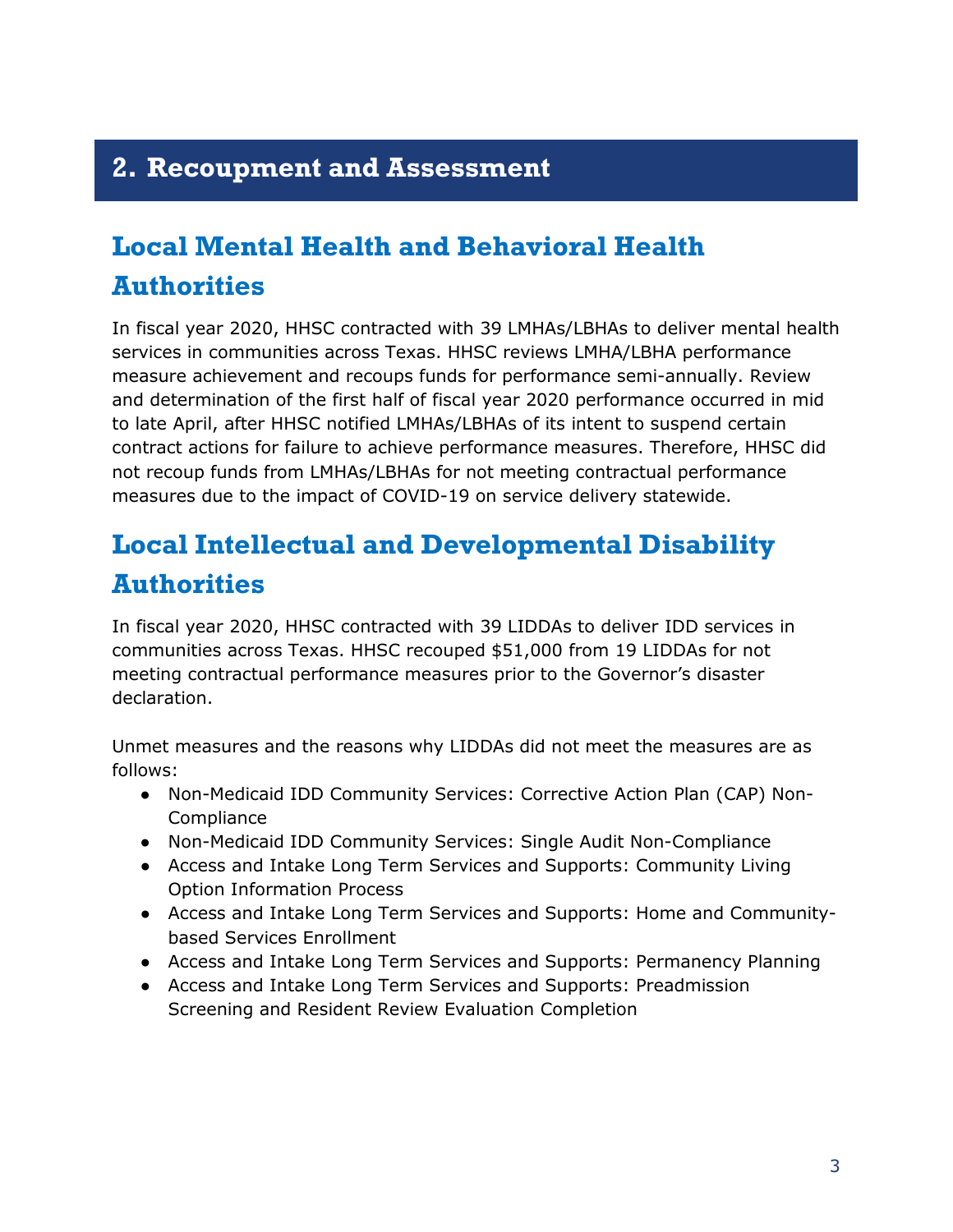| <b>LIDDA</b>                                                                                                                                                     | <b>Strategy</b>                                                   | <b>Unmet</b><br><b>Performance</b><br><b>Measure</b>                                | <b>Amount Recouped</b> |
|------------------------------------------------------------------------------------------------------------------------------------------------------------------|-------------------------------------------------------------------|-------------------------------------------------------------------------------------|------------------------|
| <b>Nueces County</b><br><b>MHMR Community</b><br><b>Center dba</b><br><b>Behavioral Health</b><br><b>Center of Nueces</b><br>County                              | I.2.1.-Access and<br>Intake Long Term<br>Services and<br>Supports | Preadmission<br>Screening and<br><b>Resident Review</b><br>Evaluation<br>Completion | \$1,000.00             |
| <b>Pecan Valley</b><br><b>MHMR Region dba</b><br><b>Pecan Valley</b><br><b>Centers for</b><br><b>Behavioral and</b><br><b>Developmental</b><br><b>Healthcare</b> | I.2.1.-Access and<br>Intake Long Term<br>Services and<br>Supports | Home and<br>Community-based<br><b>Services Enrollment</b>                           | \$1,000.00             |
| <b>Pecan Valley</b><br><b>MHMR Region dba</b><br><b>Pecan Valley</b><br><b>Centers for</b><br><b>Behavioral and</b><br><b>Developmental</b><br><b>Healthcare</b> | I.2.1.-Access and<br>Intake Long Term<br>Services and<br>Supports | Preadmission<br>Screening and<br><b>Resident Review</b><br>Evaluation<br>Completion | \$1,000.00             |
| <b>The Gulf Coast</b><br>Center                                                                                                                                  | I.2.1.-Access and<br>Intake Long Term<br>Services and<br>Supports | Home and<br>Community-based<br>Services Enrollment                                  | \$2,000.00             |
| <b>Texana Center</b>                                                                                                                                             | I.2.1.-Access and<br>Intake Long Term<br>Services and<br>Supports | Preadmission<br>Screening and<br><b>Resident Review</b><br>Evaluation<br>Completion | \$2,000.00             |

#### **Table 1. LIDDA Funds Recouped for Fiscal Year 2020**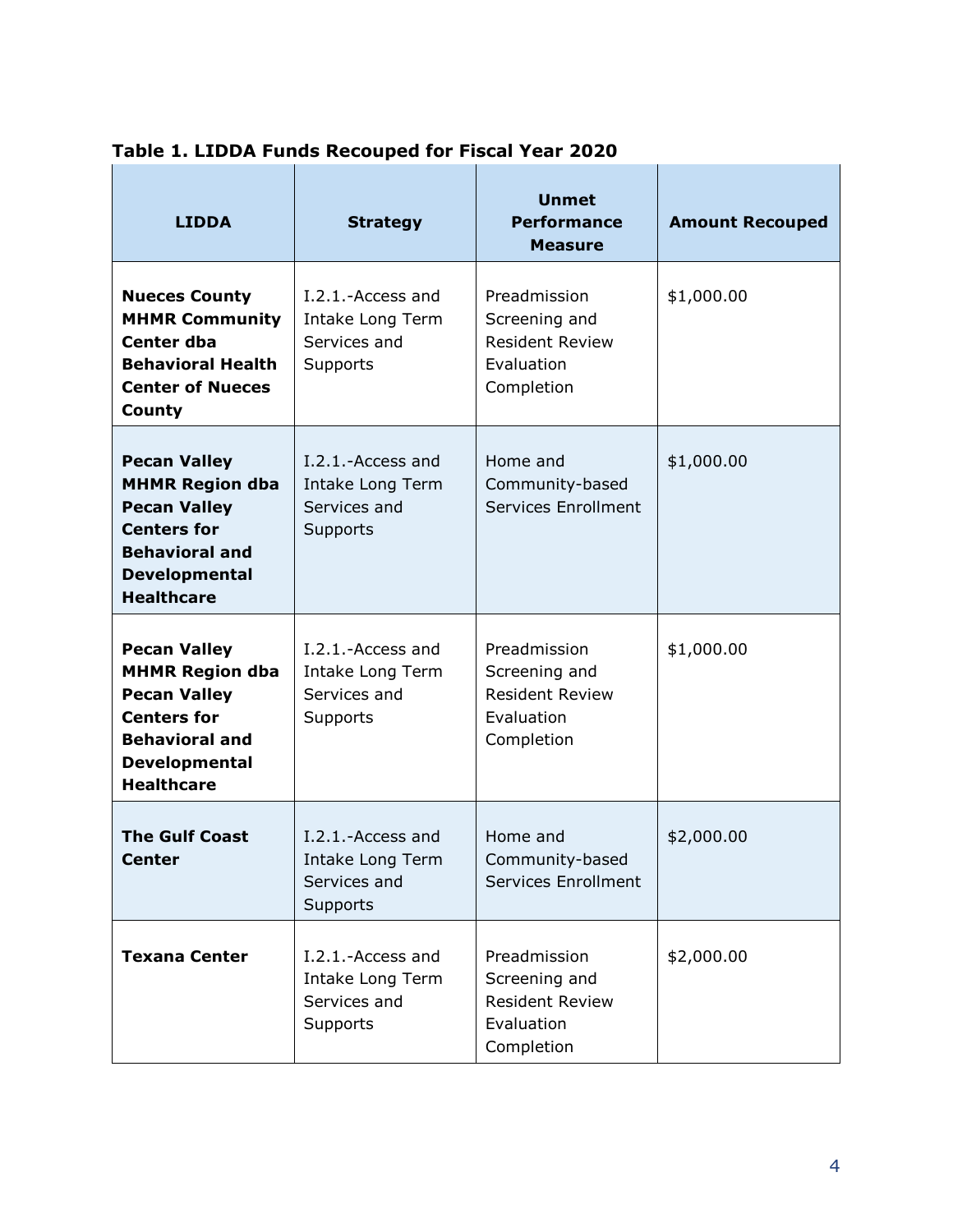| <b>LIDDA</b>                                                                                 | <b>Strategy</b>                                                   | <b>Unmet</b><br><b>Performance</b><br><b>Measure</b>                                | <b>Amount Recouped</b> |
|----------------------------------------------------------------------------------------------|-------------------------------------------------------------------|-------------------------------------------------------------------------------------|------------------------|
| <b>Texana Center</b>                                                                         | I.2.1.-Access and<br>Intake Long Term<br>Services and<br>Supports | Home and<br>Community-based<br>Services Enrollment                                  | \$2,000.00             |
| <b>Permian Basin</b><br><b>Community</b><br><b>Centers for MHMR</b><br>dba Permiacare        | I.2.1.-Access and<br>Intake Long Term<br>Services and<br>Supports | Preadmission<br>Screening and<br><b>Resident Review</b><br>Evaluation<br>Completion | \$1,000.00             |
| <b>Burke Center dba</b><br><b>Burke</b>                                                      | I.2.1.-Access and<br>Intake Long Term<br>Services and<br>Supports | Preadmission<br>Screening and<br><b>Resident Review</b><br>Evaluation<br>Completion | \$1,000.00             |
| <b>Central Texas</b><br><b>MHMR Center dba</b><br><b>Center for Life</b><br><b>Resources</b> | I.2.1.-Access and<br>Intake Long Term<br>Services and<br>Supports | Preadmission<br>Screening and<br><b>Resident Review</b><br>Evaluation<br>Completion | \$1,000.00             |
| <b>Austin Travis</b><br><b>County MHMR</b><br><b>Center dba</b><br><b>Integral Care</b>      | I.2.1.-Access and<br>Intake Long Term<br>Services and<br>Supports | Preadmission<br>Screening and<br><b>Resident Review</b><br>Evaluation<br>Completion | \$2,000.00             |
| <b>Burke Center dba</b><br><b>Burke</b>                                                      | I.2.1.-Access and<br>Intake Long Term<br>Services and<br>Supports | Home and<br>Community-based<br>Services Enrollment                                  | \$1,000.00             |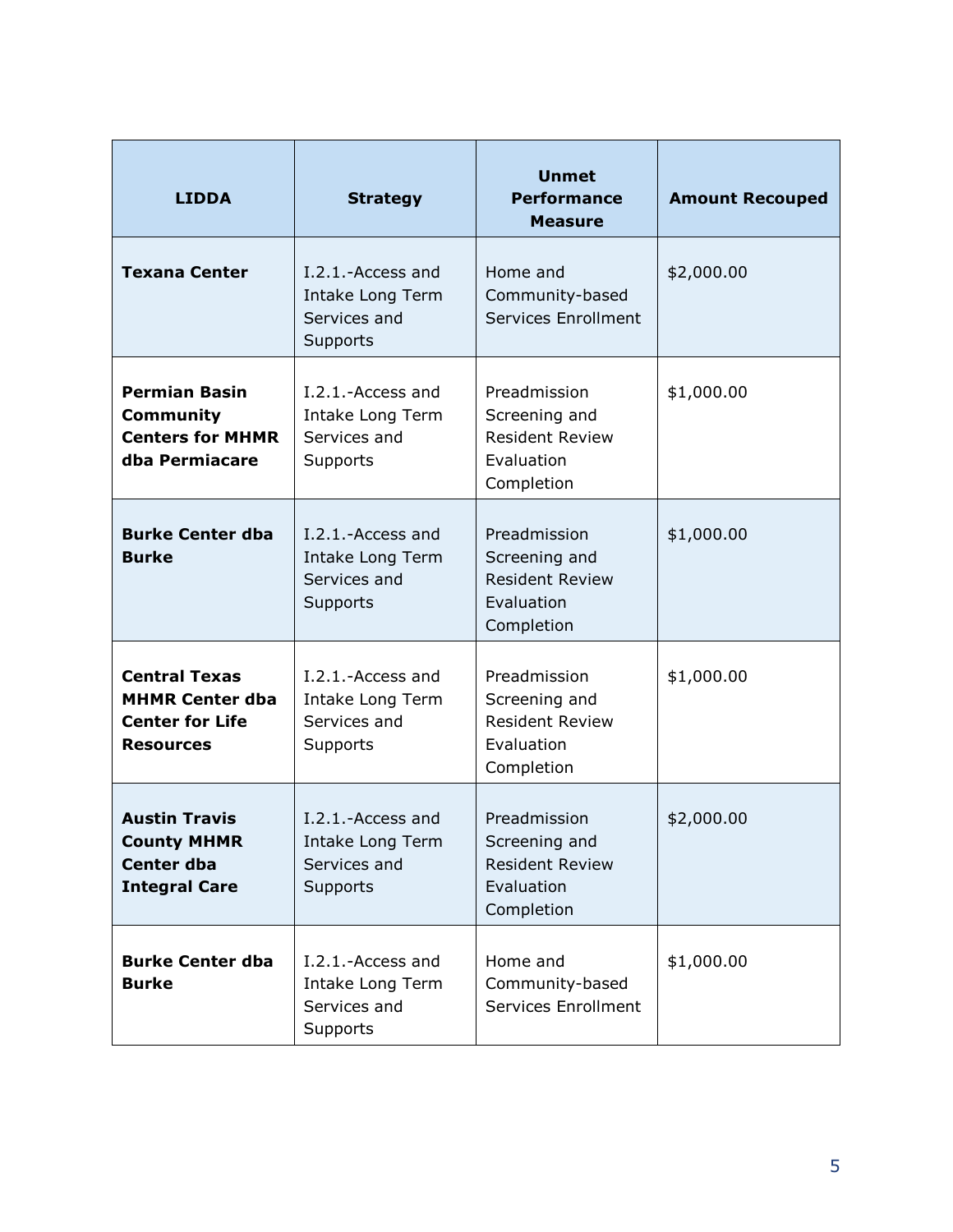| <b>LIDDA</b>                                                                                                    | <b>Strategy</b>                                                                                           | <b>Unmet</b><br><b>Performance</b><br><b>Measure</b>                                | <b>Amount Recouped</b> |
|-----------------------------------------------------------------------------------------------------------------|-----------------------------------------------------------------------------------------------------------|-------------------------------------------------------------------------------------|------------------------|
| <b>Andrews Center</b>                                                                                           | I.2.1.-Access and<br>Intake Long Term<br>Services and<br>Supports                                         | Home and<br>Community-based<br>Services Enrollment                                  | \$1,000.00             |
| <b>MHMR Authority</b><br>of Brazos Valley                                                                       | F.1.3.-Non-Medicaid<br>Intellectual and<br>Developmental<br>Disability (IDD)<br><b>Community Services</b> | <b>Corrective Action</b><br>Plan Non-<br>Compliance                                 | \$4,000.00             |
| <b>Gulf Bend MHMR</b><br><b>Center dba Gulf</b><br><b>Bend Center</b>                                           | I.2.1.-Access and<br>Intake Long Term<br>Services and<br>Supports                                         | Preadmission<br>Screening and<br><b>Resident Review</b><br>Evaluation<br>Completion | \$1,000.00             |
| <b>MHMR Authority</b><br>of Brazos Valley                                                                       | I.2.1.-Access and<br>Intake Long Term<br>Services and<br>Supports                                         | Preadmission<br>Screening and<br><b>Resident Review</b><br>Evaluation<br>Completion | \$1,000.00             |
| <b>MHMR Authority</b><br>of Brazos Valley                                                                       | I.2.1.-Access and<br>Intake Long Term<br>Services and<br>Supports                                         | Home and<br>Community-based<br>Services Enrollment                                  | \$1,000.00             |
| <b>Hill Country</b><br><b>Community MHMR</b><br><b>Center dba Hill</b><br><b>Country MHDD</b><br><b>Centers</b> | I.2.1.-Access and<br>Intake Long Term<br>Services and<br>Supports                                         | Preadmission<br>Screening and<br><b>Resident Review</b><br>Evaluation<br>Completion | \$2,000.00             |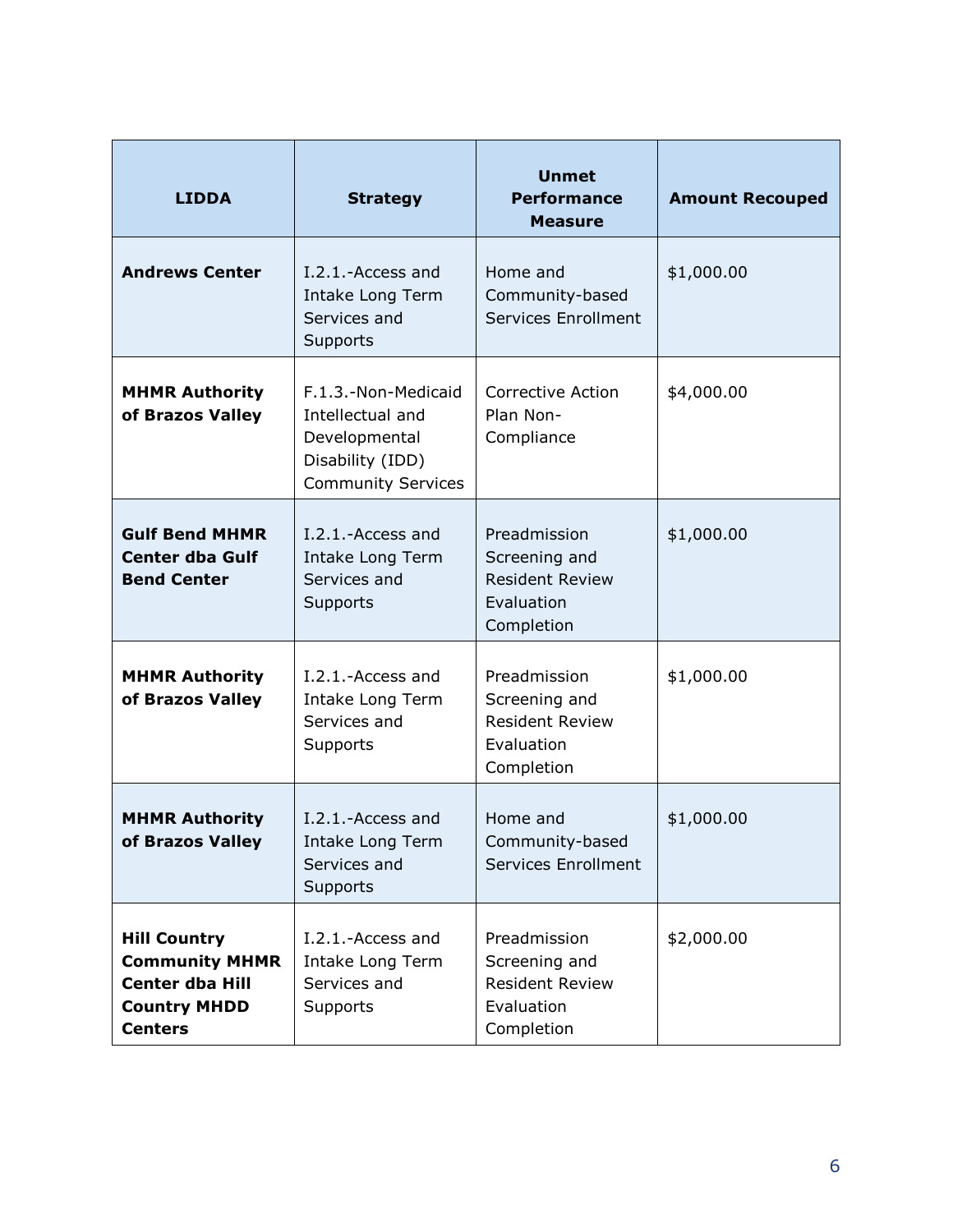| <b>LIDDA</b>                                                                                 | <b>Strategy</b>                                                                                           | <b>Unmet</b><br><b>Performance</b><br><b>Measure</b> | <b>Amount Recouped</b> |
|----------------------------------------------------------------------------------------------|-----------------------------------------------------------------------------------------------------------|------------------------------------------------------|------------------------|
| <b>Texana Center</b>                                                                         | F.1.3.-Non-Medicaid<br>Intellectual and<br>Developmental<br>Disability (IDD)<br><b>Community Services</b> | <b>Corrective Action</b><br>Plan Non-<br>Compliance  | \$2,000.00             |
| <b>Dallas County</b><br><b>MHMR Center dba</b><br><b>Metrocare</b><br><b>Services</b>        | I.2.1.-Access and<br>Intake Long Term<br>Services and<br>Supports                                         | Home and<br>Community-based<br>Services Enrollment   | \$3,000.00             |
| <b>Dallas County</b><br><b>MHMR Center dba</b><br><b>Metrocare</b><br><b>Services</b>        | F.1.3.-Non-Medicaid<br>Intellectual and<br>Developmental<br>Disability (IDD)<br><b>Community Services</b> | <b>Corrective Action</b><br>Plan Non-<br>Compliance  | \$3,000.00             |
| <b>Dallas County</b><br><b>MHMR Center dba</b><br><b>Metrocare</b><br><b>Services</b>        | F.1.3.-Non-Medicaid<br>Intellectual and<br>Developmental<br>Disability (IDD)<br><b>Community Services</b> | Single Audit Non-<br>Compliance                      | \$3,000.00             |
| <b>Texoma</b><br><b>Community Center</b>                                                     | F.1.3.-Non-Medicaid<br>Intellectual and<br>Developmental<br>Disability (IDD)<br><b>Community Services</b> | <b>Corrective Action</b><br>Plan Non-<br>Compliance  | \$1,000.00             |
| <b>Central Texas</b><br><b>MHMR Center dba</b><br><b>Center for Life</b><br><b>Resources</b> | F.1.3.-Non-Medicaid<br>Intellectual and<br>Developmental<br>Disability (IDD)<br><b>Community Services</b> | <b>Corrective Action</b><br>Plan Non-<br>Compliance  | \$1,000.00             |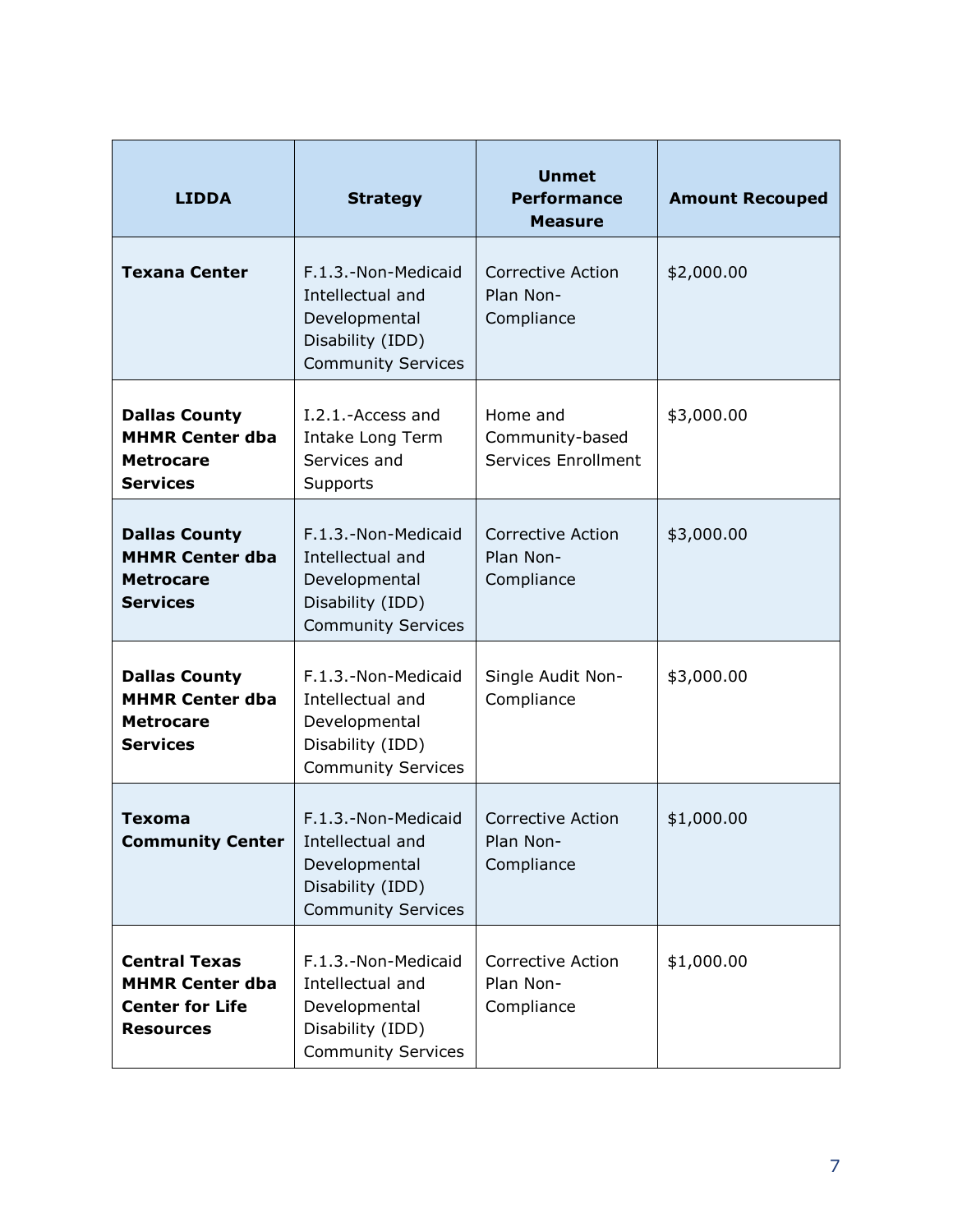| <b>LIDDA</b>                                                                                                                                                     | <b>Strategy</b>                                                   | <b>Unmet</b><br><b>Performance</b><br><b>Measure</b>                                | <b>Amount Recouped</b> |
|------------------------------------------------------------------------------------------------------------------------------------------------------------------|-------------------------------------------------------------------|-------------------------------------------------------------------------------------|------------------------|
| <b>The Gulf Coast</b><br><b>Center</b>                                                                                                                           | I.2.1.-Access and<br>Intake Long Term<br>Services and<br>Supports | Home and<br>Community-based<br>Services Enrollment                                  | \$2,000.00             |
| <b>Pecan Valley</b><br><b>MHMR Region dba</b><br><b>Pecan Valley</b><br><b>Centers for</b><br><b>Behavioral and</b><br><b>Developmental</b><br><b>Healthcare</b> | I.2.1.-Access and<br>Intake Long Term<br>Services and<br>Supports | Home and<br>Community-based<br>Services Enrollment                                  | \$1,000.00             |
| <b>Pecan Valley</b><br><b>MHMR Region dba</b><br><b>Pecan Valley</b><br><b>Centers for</b><br><b>Behavioral and</b><br><b>Developmental</b><br><b>Healthcare</b> | I.2.1.-Access and<br>Intake Long Term<br>Services and<br>Supports | Preadmission<br>Screening and<br><b>Resident Review</b><br>Evaluation<br>Completion | \$1,000.00             |
| <b>Human Services</b><br>of Southeast<br>Texas, Inc. dba<br><b>Spindletop Center</b>                                                                             | I.2.1.-Access and<br>Intake Long Term<br>Services and<br>Supports | Home and<br>Community-based<br>Services Enrollment                                  | \$3,000.00             |
| <b>Nueces County</b><br><b>MHMR Community</b><br><b>Center dba</b><br><b>Behavioral Health</b><br><b>Center of Nueces</b><br><b>County</b>                       | I.2.1.-Access and<br>Intake Long Term<br>Services and<br>Supports | Home and<br>Community-based<br>Services Enrollment                                  | \$1,000.00             |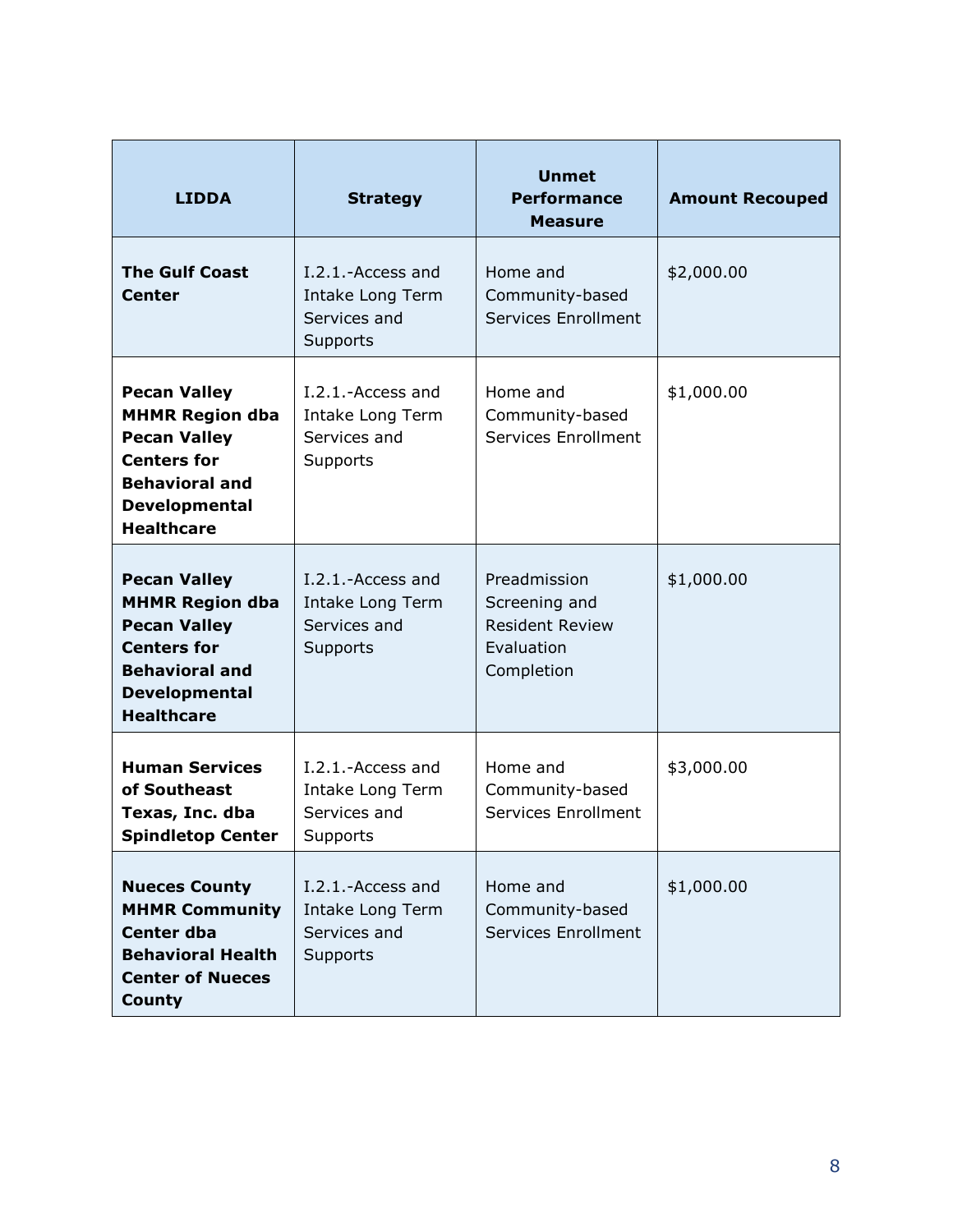| <b>LIDDA</b>                                                                                                                  | <b>Strategy</b>                                                            | <b>Unmet</b><br><b>Performance</b><br><b>Measure</b>                                | <b>Amount Recouped</b> |
|-------------------------------------------------------------------------------------------------------------------------------|----------------------------------------------------------------------------|-------------------------------------------------------------------------------------|------------------------|
| <b>Nueces County</b><br><b>MHMR Community</b><br>Center dba<br><b>Behavioral Health</b><br><b>Center of Nueces</b><br>County  | I.2.1.-Access and<br><b>Intake Long Term</b><br>Services and<br>Supports   | Preadmission<br>Screening and<br><b>Resident Review</b><br>Evaluation<br>Completion | \$1,000.00             |
| <b>Abilene Regional</b><br><b>MHMR Center dba</b><br><b>Betty Hardwick</b><br><b>Center</b>                                   | I.2.1.-Access and<br><b>Intake Long Term</b><br>Services and<br>Supports   | Home and<br>Community-based<br>Services Enrollment                                  | \$1,000.00             |
| <b>Camino Real</b><br><b>Community MHMR</b><br><b>Center dba</b><br><b>Camino Real</b><br><b>Community</b><br><b>Services</b> | I.2.1.-Access and<br>Intake Long Term<br>Services and<br>Supports          | Home and<br>Community-based<br>Services Enrollment                                  | \$1,000.00             |
| <b>Central Counties</b><br><b>Center for MHMR</b><br>Services dba<br><b>Central Counties</b><br><b>Services</b>               | $I.2.1.-Access and$<br><b>Intake Long Term</b><br>Services and<br>Supports | Home and<br>Community-based<br>Services Enrollment                                  | \$1,000.00             |
| <b>Collin County</b><br><b>MHMR Center dba</b><br><b>LifePath Systems</b>                                                     | $I.2.1.$ -Access and<br>Intake Long Term<br>Services and<br>Supports       | Home and<br>Community-based<br>Services Enrollment                                  | \$1,000.00             |